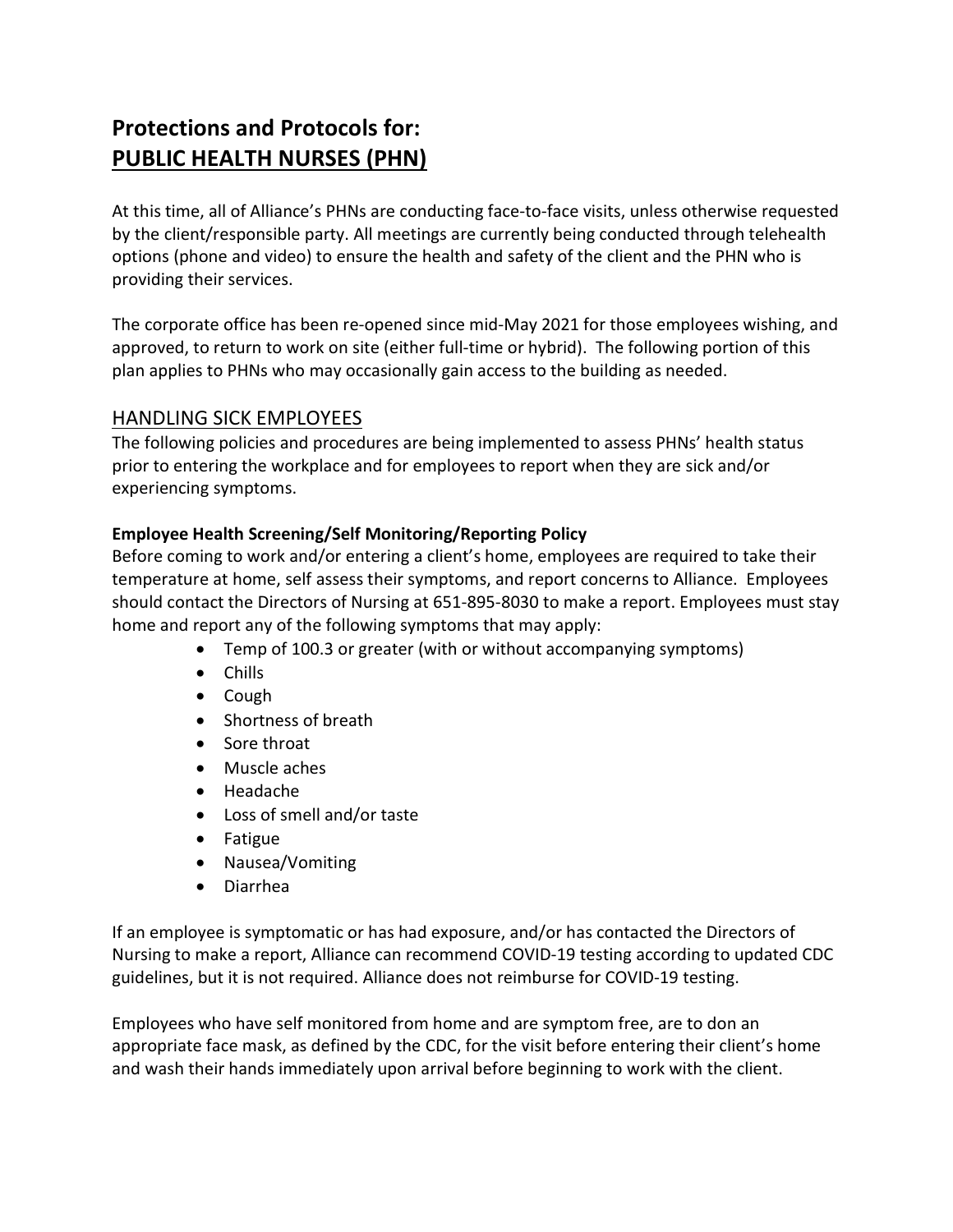Employees are required to maintain 6 feet of distance from their client as much as possible, except when providing necessary personal care.

If an employee becomes sick at work, they must leave the client's home immediately. The sick employee must report their symptoms/illness, as required above, and follow MDH quarantine guidelines (listed below).

PHN employees have been informed of these protocols through regular correspondence since March 2020.

### Returning to Work after Exposure or Potential Exposure

Employees must stay home when they are sick, when household members are sick, or when required by a health care provider to isolate or quarantine themselves or a member of their household. The employee will be permitted to return to work following the conditions that have been set forth per the document, COVID-19 Recommendations for Health Care Workers (state.mn.us) which states the following:

## IF YOU HAVE NO SYMPTOMS:

- If the exposed employee and/or household member does not show symptoms of COVID-19 ten (10) days after exposure, they can return on the 11<sup>th</sup> day, or seven (7) days after receiving a negative COVID-19 test; however the test needs to be performed on day 5 or later from the exposure date.
- At least 24 hours have passed since recovery, defined as resolution of fever without the use of fever reducing medications **AND** improvement in symptoms.
- Practice of diligent hand hygiene and wearing a medical-grade facemask at all times until 14 days after illness onset.

### IF YOU HAVE SYMPTOMS:

- If an exposed employee and/or household member develops symptoms of COVID-19, they are required to quarantine for fourteen (14) days if no COVID-19 test is taken. If they receive a positive COVID-19 test, they are required to quarantine ten (10) days from onset of symptoms; if asymptomatic, they are required to quarantine ten (10) days from the date of the positive COVID-19 test.
- When you live with someone who has COVID-19, you should quarantine during the time they might be contagious (their isolation period), as well as the time you could develop COVID-19. This may mean you need to quarantine for 24 days or more. Your 14-day quarantine period starts the day after the last person you live with completes their isolation period. This is usually:
	- $\circ$  10 days from the day their symptoms started.
	- $\circ$  If they didn't have symptoms, 10 days from the day they got tested.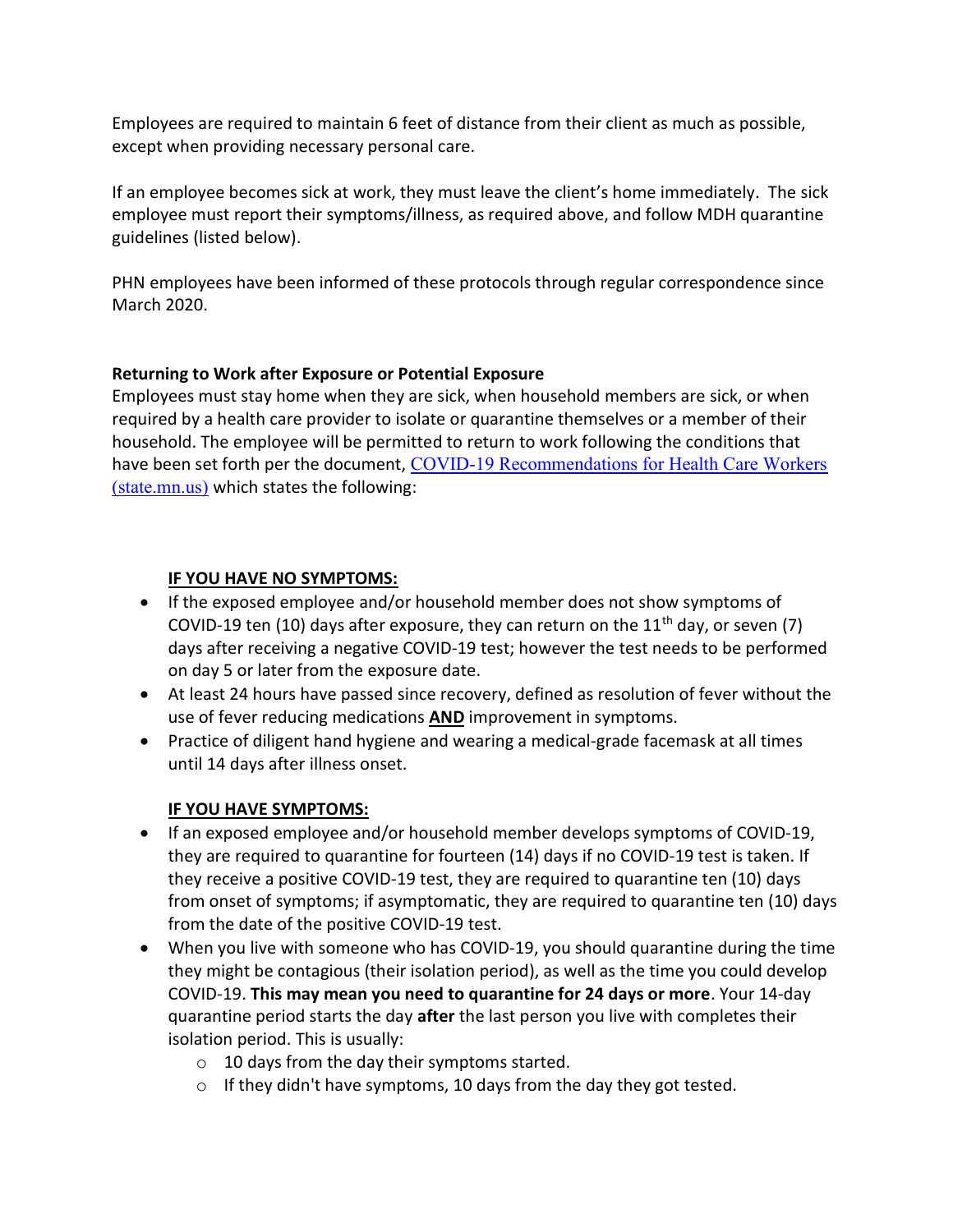- $\circ$  Follow the recommendations of your local public health department if you need to quarantine. Options they will consider include stopping quarantine: -After day 10 without testing -After day 7 after receiving a negative test result (test must occur on day 5 or later)
- Employees who are severely immunocompromised but remain asymptomatic throughout their infection should be excluded from work for 20 days following specimen collection.
- Continue to watch for symptoms through day 14 after exposure, even if the quarantine was shortened.

#### Who does not need to quarantine?

If you have recovered from COVID-19 in the past 90 days and have close contact with someone with COVID-19, you do not need to quarantine if ALL of the following are true:

- Your illness was confirmed with a positive lab test in the past 90 days.
- You have fully recovered.
- You do not currently have any symptoms of COVID-19.

### Vaccination

If someone has completed COVID-19 vaccination (two doses in a two-dose series or one dose in a one-dose series) and is exposed, they do not need to quarantine if ALL of the following are true:

- The COVID-19 exposure was at least 14 days after their vaccination series was fully completed.
- The COVID-19 exposure was within 90 days of their final dose of the vaccination series.
- They do not currently have any symptoms of COVID-19.
- MDH recommends testing three to five days after exposure, even if they do not have symptoms.

Regarding vaccination status, if an employee has already started the process of vaccination, we encourage them to complete all doses. If the employee has proof of vaccination, we would still like to have a copy for our records. We do not know what the future will look like for any mandates or other vaccination efforts so it is prudent to prepare for the possibility that it may be required again. All employees will be kept up to date in a timely manner regarding on-going vaccination mandates, updates, or changes.

If you have not yet received a vaccination, the Centers for Disease Control and Prevention (CDC) still recommends that you do so: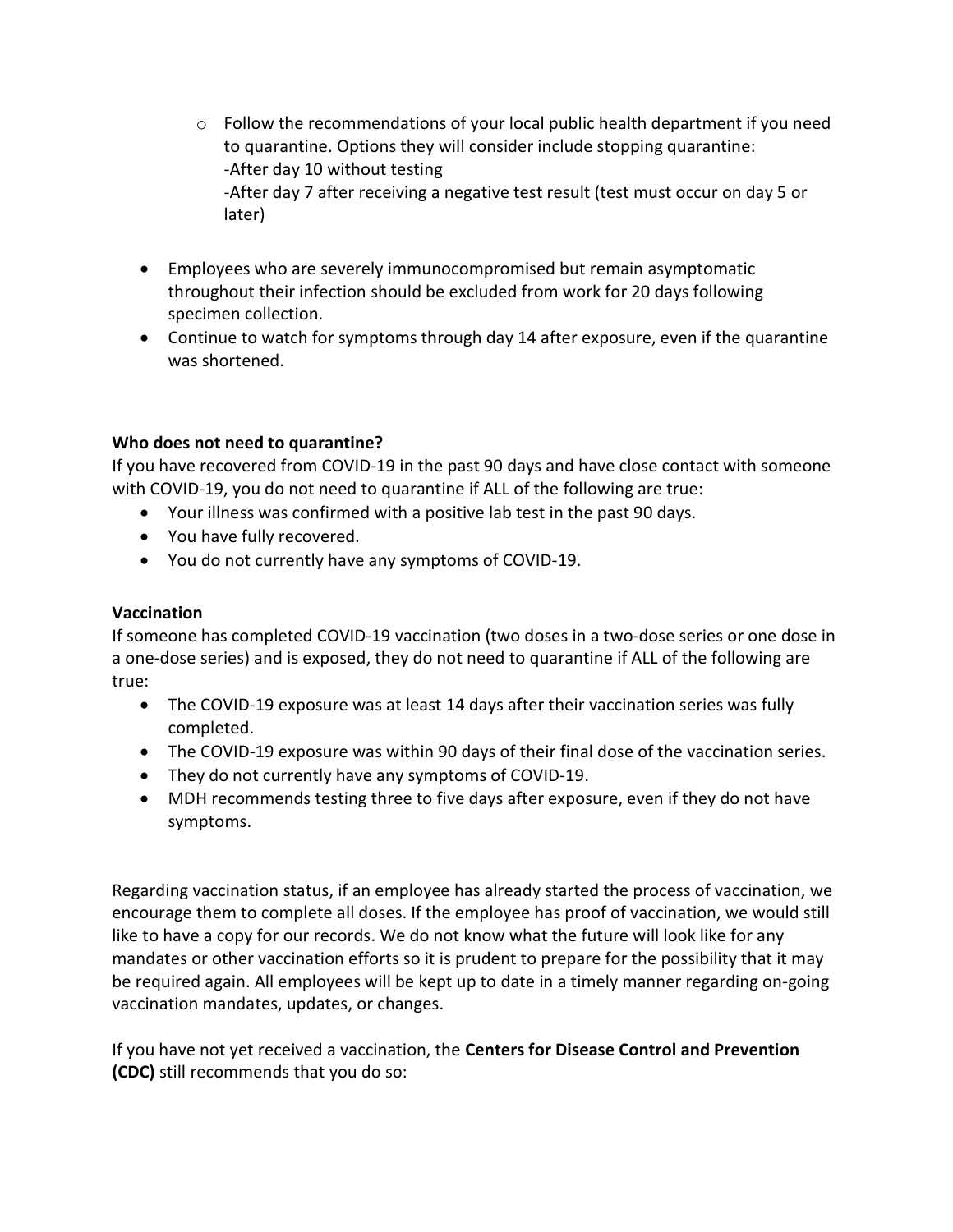"COVID-19 vaccines are effective at protecting people from COVID-19 and help keep adults and children from getting seriously sick. COVID-19 vaccines can reduce the risk of people spreading the virus that causes COVID-19. Getting everyone ages 5 years and older vaccinated can help the entire family, including siblings who are not eligible for vaccination and family members who may be at risk of getting very sick if they are infected.

Adults and children 5 years and older who are fully vaccinated can resume activities that they did before the pandemic. Learn more about what people can do when they have been fully vaccinated. Studies show that COVID-19 vaccines are effective, especially at keeping adults and children from getting seriously ill even if they do get COVID-19. Learn more about the benefits of getting vaccinated. COVID-19 vaccines teach our immune system how to recognize and fight the virus that causes COVID-19. It typically takes 2 weeks after vaccination for the body to build protection (immunity) against the virus that causes COVID-19."

#### Leave Policy

Leave policies promote employees staying at home when they are sick, when household members are sick, or when required by a health care provider to isolate or quarantine themselves or a member of their household.

- Per FMLA, Alliance will provide up to twelve (12) weeks unpaid leave to eligible employees for a variety of reasons related to family and medical care in accordance with state and federal law requirements. Eligible employees are those who have worked for the company at least twelve (12) months and worked 1,250 hours during the twelve (12) months immediately preceding the start of the leave.
	- o Should an employee not qualify for FMLA, the Benefits Coordinator and Director will work with them regarding a reasonable accommodation and/or leave when needed to ensure that the employee is able to stay home without worry when ill.
- Alliance PHN employees working 35+ hours a week are eligible to accrue both PTO and Vacation time. Employees are encouraged to use this time, when needed.
	- o Employees who have exhausted or are not eligible for PTO or Vacation will be permitted to take time off, unpaid, when needed.
- PHN employees have been encouraged to reach out to their Director with any concerns or accommodation requests to ensure they feel safe and comfortable while working.

### Exposure Notification Policy

Alliance has implemented a policy for informing employees if they have been exposed to a person with COVID-19 at their workplace and requiring them to quarantine for the required amount of time.

- Exposed employees will be notified immediately via phone/email by their supervisor if they have been exposed to a person with COVID-19 at work.
- The identity of the individual with positive COVID-19 will not be released.
- Exposed employees will be sent home to work remotely (if possible) and be required to quarantine as outlined above in the "Return to Work After Exposure or Potential Exposure" section.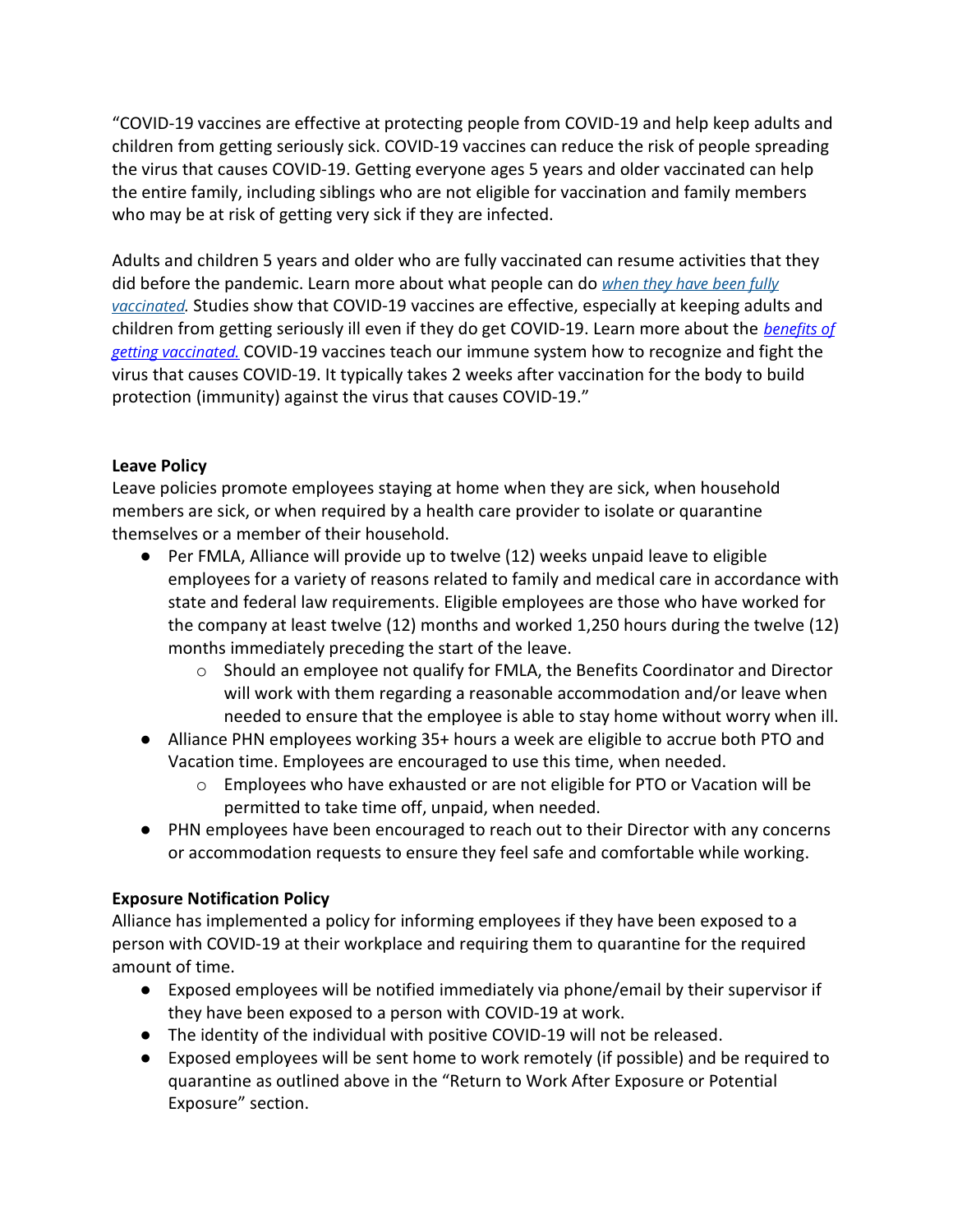### Privacy of Worker Health Status

An employee's health status and health information is considered private and will be protected by Alliance.

- All employee health information is protected, kept confidential, and not released. Only the Director of Nursing who received the report will be privy to the name of the employee with COVID-19 or COVID-19 symptoms.
- Any information regarding an employee's health information will be stored outside of the employees personnel file in a locked and secured area.

# CUSTOMERS, CLIENTS, VISITORS:

## Visitors at the Office

Alliance's corporate office has opened back up to its customers, clients, and visitors. However, there are only a small handful of employees who continue to work in the building on a daily basis with all other employees working from home remotely. For this reason, it is still recommended to customers, clients, and visitors that all communication with/by our office employees occur through phone, email, or video. Please refer to "Protections and Protocols for Administrative Employees" to review requirements for visitors and clients that may enter the building.

## Client's Homes

While we cannot control who the client permits to enter their home, PHN employees are advised to discourage the client from entertaining any visitors during their work shift. If the PHN is uncomfortable or feel that their health or safety is in jeopardy when in the client's home, the PHN may leave the shift and notify their supervisor of the situation.

## SOCIAL DISTANCING:

PHN employees must wear face masks, as defined by the CDC, at all times and maintain social distancing of 6 feet from their client and others in the client's household as often as possible.

As mentioned above, Alliance's corporate office is open, however all employees continue to follow enhanced social distancing protocols. Social distancing of at least 6 feet will be implemented and maintained between employees in the workplace.

PHN employees can come into the office as needed as long as they follow workplace policies and procedures. Employees should remain 6 or more feet apart. Any PHN employee coming to work in the office must familiarize themselves with the "Protections and Protocols for Administrative Employees" and follow those protocols while working in the office.

## HYGIENE AND SOURCE CONTROL:

Basic infection prevention measures and universal precautions are being implemented at our workplaces at all times. Alliance does not have direct control over clients' homes or the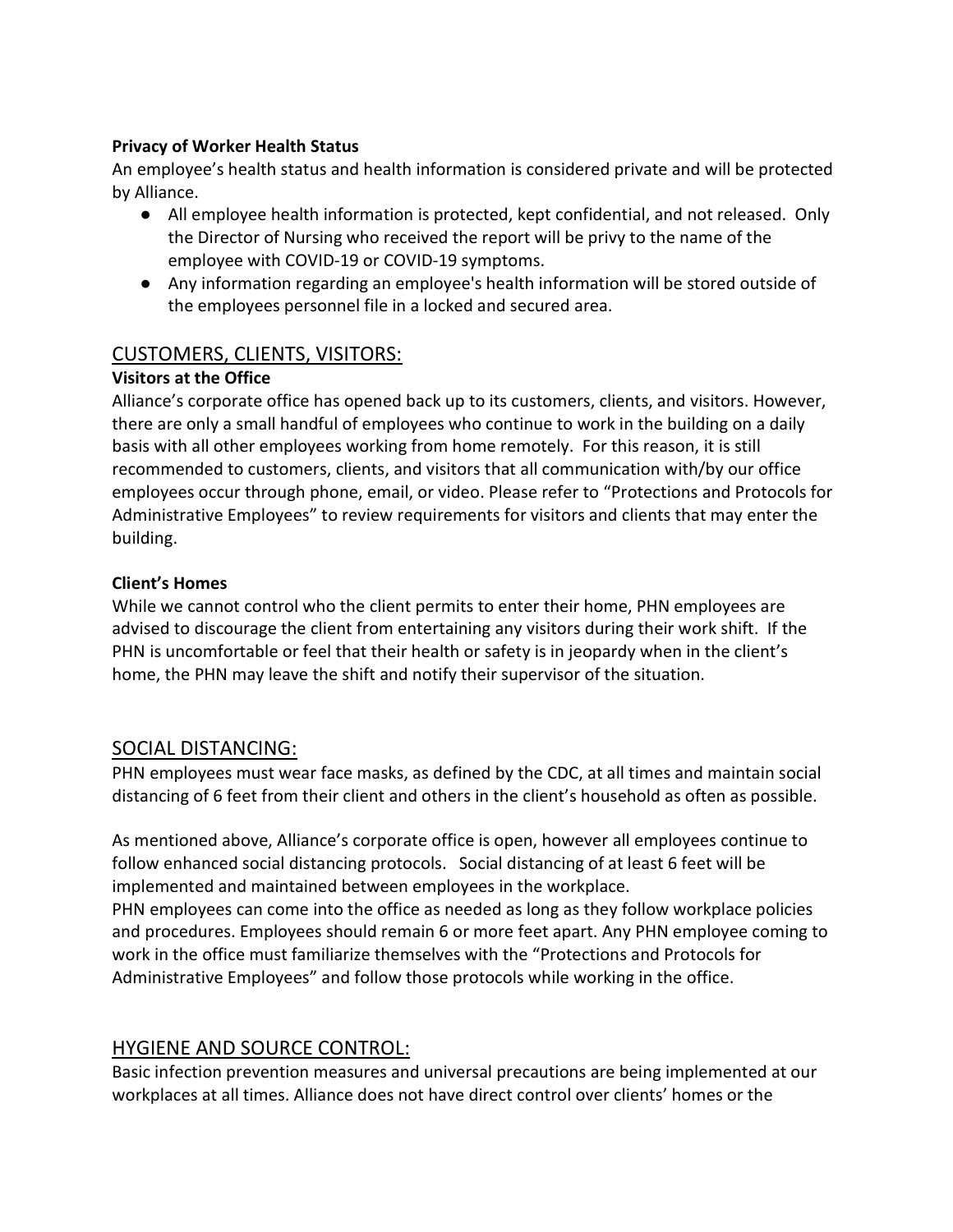individuals living in those homes, however employees are expected to practice good hygiene, wear appropriate PPE, and implement source control measures during their visits when working with their clients.

If the client is sick or showing symptoms, PHN employees should follow directives in the "Client Health Screening" section above and notify their supervisor immediately. PHN employees who are concerned about their own health and safety while in their client's home should contact their supervisor immediately to discuss the situation.

## Hygiene

All PHN employees are instructed and required to wash or sanitize their hands immediately upon entering the client's home and before they leave, and/or if visibly soiled. PHN employees are instructed to wash their hands for at least 20 seconds with soap and water frequently throughout their day/shift, but especially at the beginning and end of their shift, prior to and after any mealtimes, and after using the restroom.

- Alliance can provide hygiene/handwashing supplies, as well as PPE via our medical supply distributors or other vendors as items are available.
- The Directors of Nursing are responsible for keeping up to date with current supply levels and making sure all field employees are supplied with adequate PPE and sanitization products.
- Employees and clients have been reminded to avoid touching eyes, nose, and mouth with unwashed hands.
- PHN employees should be encouraging their clients to practice the same hygiene methods for themselves and to reiterate the importance of these practices on a regular basis to ensure health and safety for all.

## Personal Protective Equipment (PPE)/Face Masks

- Fully vaccinated employees and visitors are not required to wear face masks while in Alliance's corporate building. Employees and visitors who are not fully vaccinated have been recommended to continue to wear a mask while in the building.
- The CDC and the Minnesota Department of Health continue to recommend all health care workers wear a facemask regardless of vaccination status when in the health care setting.
- Clients' homes are considered part of our indoor business/healthcare setting. PHN employees must wear a face mask, as defined by the CDC. Masks should be worn at all times when in the client's home for employee and client safety.
- Face masks, as defined by the CDC, are provided by Alliance and can be picked up at the corporate office or may be mailed out by medical supply as requested

Employees may request that a client wear a face mask during their shift if possible, however we cannot require that client's wear a face mask in their own homes.

 For PHN visits, if a client is sick or showing symptoms, the PHN should reschedule the visit and notify their supervisor.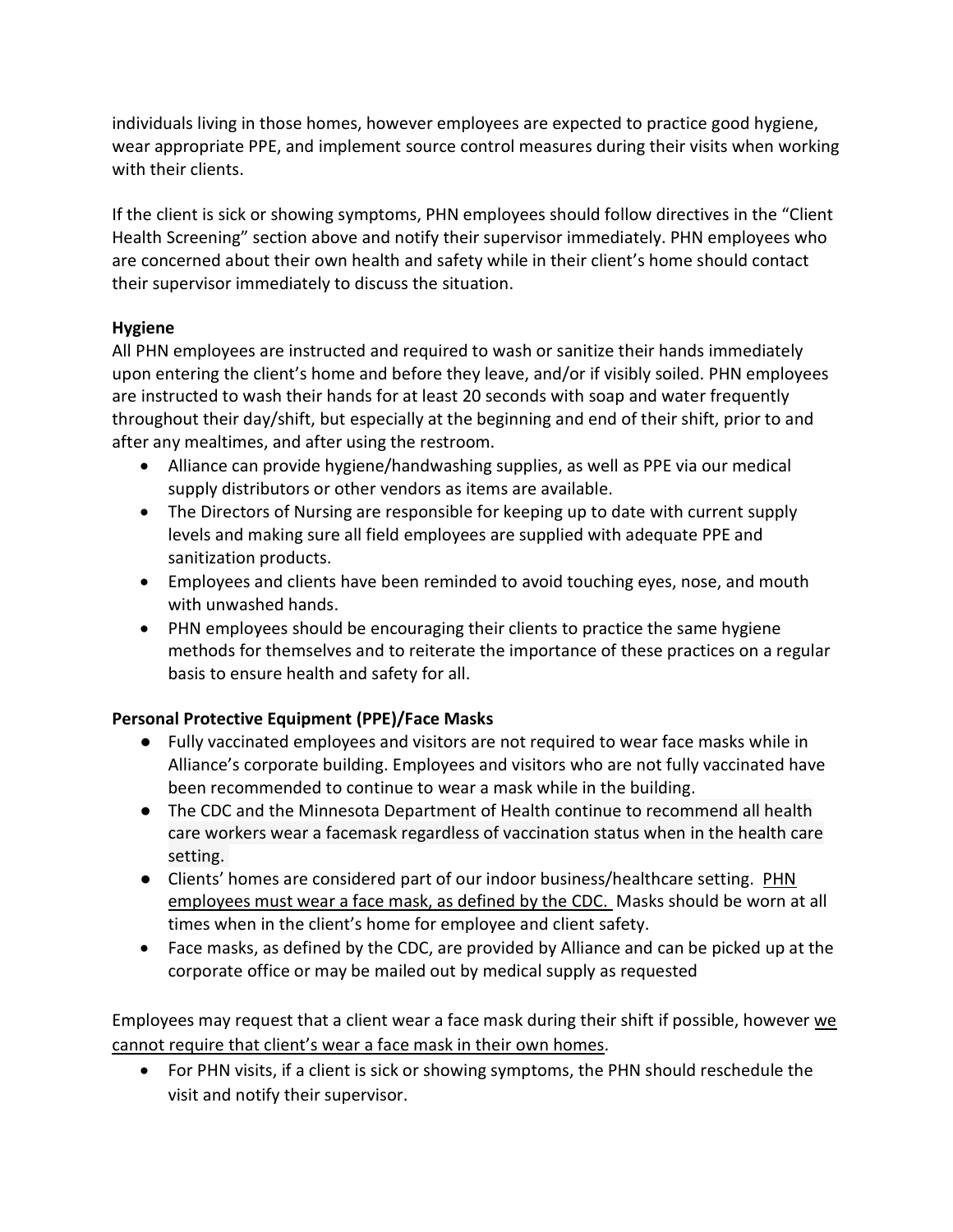#### Source Controls

- Employees are instructed to cover their mouth and nose with their sleeve or a tissue when coughing or sneezing (even when wearing a mask), and to avoid touching their face, particularly their mouth, nose, and eyes, with their hands.
- Employees are expected to dispose of tissues in proper trash receptacles and wash or sanitize their hands immediately afterward.
- Training on respiratory etiquette has been communicated via email memos to staff.
- Employees are expected to keep their food individualized and not share any food or drinks with clients or other members of the client's household.

## BUILDING SYSTEMS AND VENTILATION

Alliance does not have control over a client's home or ventilation system. PHN employees are instead required to wear proper PPE and follow social distancing protocol. When possible and appropriate, PHN employees may encourage clients to open their windows, or complete a portion of their visit outdoors, weather permitting, (ie. in the backyard, or going for a walk) to increase exposure to fresh air.

# CLEANING, SANITIZING, AND DISINFECTING

Again, Alliance does not have control over a client's home environment, however memos have been sent out to PHN employees with information regarding the importance of keeping a clean and sanitized environment for the safety of themselves and their clients. This can help them educate their clients at visits as necesssary.

PHN employees should contact their supervisor if they have questions or concerns regarding the safety of their work environment.

# MAIL, PPE DISTRIBUTION, and TIMECARDS

### Mail and Package Service

Alliance's office is currently open to the public and for allowing drop-off and pick-up for mail and packages. Delivery/mail personnel will be allowed to enter, and then asked to drop-off and/or pick-up mail/deliveries at the far end of the reception counter while maintaining a distance of 6 feet or more from the receptionist. Once the delivery person leaves, our receptionist sanitizes the surface and distributes the mail/packages as appropriate.

Alliance utilizes the loading dock to allow for larger deliveries ensuring social distancing protocol is still maintained.